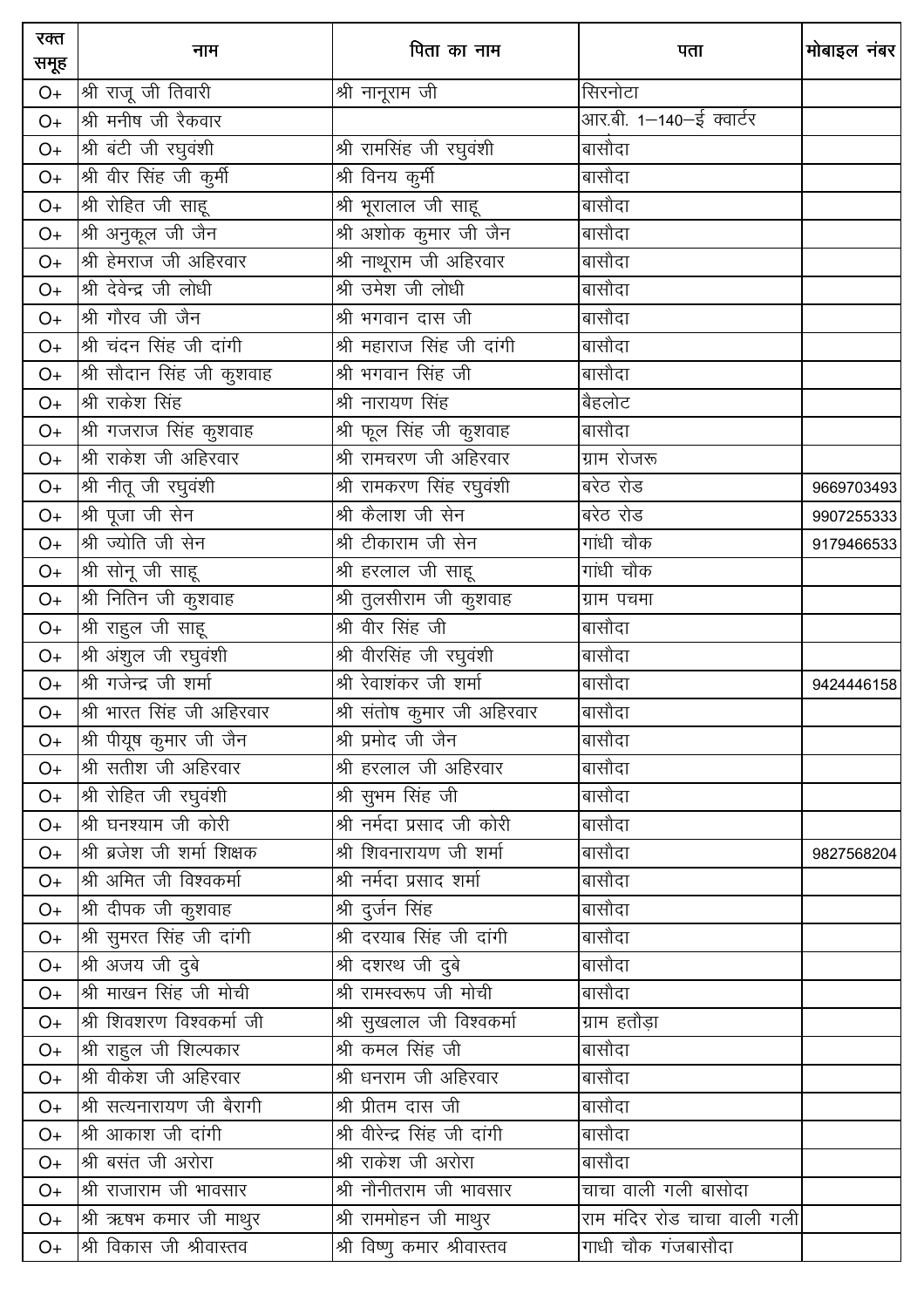| रक्त<br>समूह | नाम                          | पिता का नाम                   | पता                         | मोबाइल नंबर |
|--------------|------------------------------|-------------------------------|-----------------------------|-------------|
| $O+$         | श्री अमित जी नेमा            | श्री मोहन बाबू जी नेमा        | गांधी चौक                   |             |
| $O+$         | श्री रविन्द्र जी जैन         | श्री राजेन्द्र कमार जी        | सदर बाजार बासौदा            |             |
| $O+$         | श्री निहाल सिंह जी           | श्री उधमसिंह जी               | नटेरन                       |             |
| $O+$         | श्री अशोक कुमार जी अरोरा     | श्री हजारीलाल जी अरोरा        | ग्रांधी चौक गंजबासौदा       |             |
| $O+$         | श्री महेश जी सेनी            | श्री बलराम जी सेनी            | राजेन्द्र नगर, गली 5 बासौदा |             |
| $O+$         | श्री नीरज जी सेनी            | श्री कैलाशबाबू जी सेनी        | गांधी चौक गंजबासौदा         |             |
| $O+$         | श्री रामबाबू जी कुशवाह       | स्व. श्री सौमत सिंह जी        | ग्राम पचमा                  |             |
| $O+$         | श्री अमित जी जैन             | श्री सनत कुमार जी जैन         | चैत्यालय, गांधी चौक         |             |
| $O+$         | श्री देवेन्द्र जी शर्मा      | श्री नर्बदा प्रसाद जी शर्मा   | राजेन्द्र नगर बासौदा        |             |
| $O+$         | श्री विनोद जी सोलंकी         | श्री संजूलाल जी सोनी          | गांधी चौक गंजबासौदा         |             |
| $O+$         | श्री रामबाबू जी नामदेव       | श्री श्रवण कमार जी नामदेव     | पण्डापुरा गंजबासौदा         |             |
| $O+$         | श्री राधेश्याम जी शर्मा      | श्री देवीप्रसाद जी शर्मा      | राजेन्द्र नगर बासौदा        |             |
| $O+$         | श्री रामू जी तिवारी          | श्री महेन्द्र कुमार जी तिवारी | माता पुरा, सिरोंज चौराह     |             |
| $O+$         | श्री राजीव जी शर्मा          | श्री बालमुकुंद जी शर्मा       | पठारपुरा वार्ड 17           |             |
| $O+$         | श्री कमलेश जी सेन            | श्री मदनलाल जी सेन            | माता पुरा बासौदा            |             |
| $O+$         | श्री प्रमोद जी शर्मा         | श्री शिवनारायण जी शर्मा       | नगर पालिका के पास           |             |
| $O+$         | श्री विपिन जी सेन            | श्री नारायण सिंह जी सेन       | पठार मोहल्ला                |             |
| $O+$         | श्री धर्मेश जी ऐलिया         | श्री रामकिशन जी ऐलिया         | गाधी चौक गंजबासौदा          |             |
| $O+$         | श्री शेर सिंह जी विश्वकर्मा  | श्री बालमुकुंद जी विश्वकर्मा  | ग्राम पचमा                  |             |
| $O+$         | श्री पलक जी ऐलिया            | श्री धर्मेश जी ऐलिया          | गांधी चौक                   |             |
| $O+$         | श्री सुमित जी ऐलिया          | श्री धर्मेश जी ऐलिया          | गांधी चौक                   |             |
| $O+$         | श्री अखिलेश जी सोनी          | श्री काशीराम जी सोनी          | गांधी चौक गंजबासौदा         |             |
| $O+$         | श्री इमरान जी मंसूरी         | श्री जसील जी मंसूरी           | गांधी चौक बासौदा            |             |
| $O+$         | श्री शुभम जी शुक्ला          | श्री शिवस्वरूप जी शुक्ला      | गांधी चौक बासौदा            |             |
| $O+$         | श्री देशराज जी पंथी          | श्री लक्ष्मीनारायण जी पंथी    | _<br>राजेन्द्र नगर          |             |
| $O+$         | श्री केशव जी ठाकुर           | श्री गोपाल सिंह जी ठाकुर      | गांधी चौक                   | 9907229812  |
| $O+$         | श्री श्यामबाबू जी राजपूत     | श्री रामदयाल सिंह जी          | राजेन्द्र नगर               | 9936766587  |
| O+           | श्री उपदेश जी विनानानी       |                               | गांधी चौक                   | 9827687600  |
| $O+$         | श्री विशाल जी शर्मा          | श्री रमेश कुमार जी शर्मा      | गांधी चौक                   | 9713867747  |
| $O+$         | श्री बलराम सिंह जी दांगी     | श्री कैलाश सिंह जी दांगी      | दीपक लॉज                    | 9713334496  |
| $O+$         | श्री सुरेन्द्र सिंह जी ठाकुर | स्व. श्री नत्थू सिंह जी ठाकुर | पचमा रोड                    | 9893479461  |
| $O+$         | श्री शनि जी जैन              | श्री महेन्द्र कुमार जी जैन    | गांधी चौक                   |             |
| $O+$         | श्री सुरेन्द्र सिंह जी सेन   | श्री राम जी सेन               | राजेन्द्र नगर               | 9827063492  |
| $O+$         | श्री राजाराम जी दांगी        | श्री जवाहर सिंह जी दांगी      | ग्राम महागौर                |             |
| O+           | श्री इमरत सिंह रघुवंशी       | मोहन सिंह जी                  | ग्राम पचमा                  |             |
| $O+$         | श्री गोविंद जी पाराशर        | ब्रजकिशोर जी पाराशर           | राजेन्द्र नगर जेल रोड       | 9993743130  |
| $O+$         | श्री संजीव जी जैन            | श्री ज्ञानचंद जी जैन          | गांधी चौक                   |             |
| $O+$         | श्री कमलेश जी शर्मा          | श्री जगदश प्रसाद जी शर्मा     | गांधी चौक                   |             |
| $O+$         | श्री विनोद जी शर्मा          | श्री जगदीश जी शर्मा           | गांधी चौक                   |             |
| $O+$         | श्री कमलकिशोर जी सोनी        | श्री नाथूराम जी सोनी          | पीपल वाला चौक               |             |
| O+           | श्री सेटू जी कुशवाह          | श्री नाथूराम जी कुशवाह        | रजौदा रोड शिवनगर            |             |
| O+           | श्री राहुल जी                | श्री रामसिंह जी पाल           | गांधी चौक                   |             |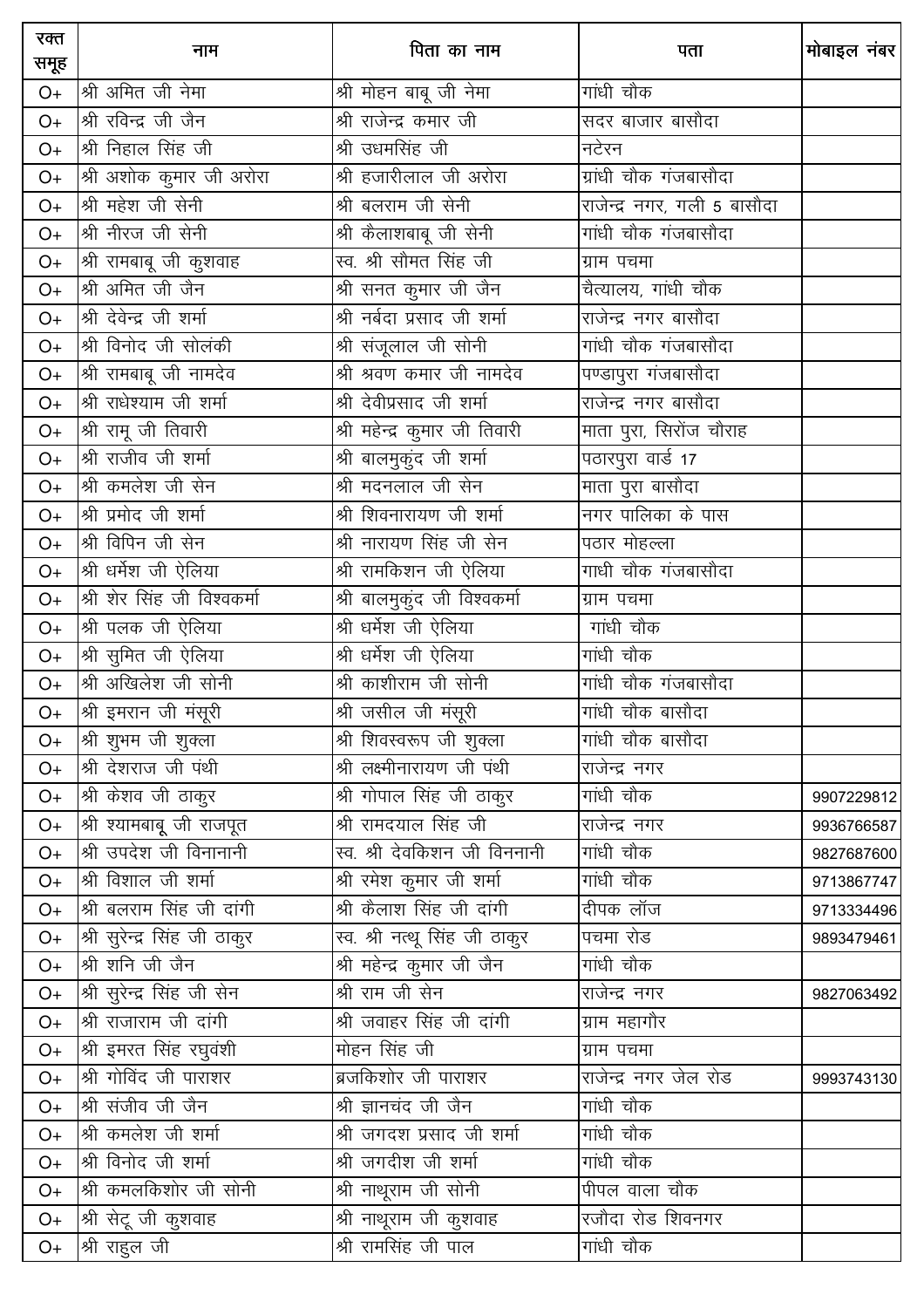| रक्त<br>समूह | नाम                       | पिता का नाम                 | पता                            | मोबाइल नंबर |
|--------------|---------------------------|-----------------------------|--------------------------------|-------------|
| $O+$         | श्री हरिनाराण जी चौहान    | श्री तुलसीराम जी चौहान      | ग्राम जौहद                     |             |
| $O+$         | श्री दशरथ सिंह जी         | श्री नवल सिंह जी            | जौहद                           |             |
| $O+$         | श्री अबधनारायण जी         | श्री गणेश दास जी            | जौहद                           |             |
| O+           | श्री गनेश दास जी          | श्री गरीब दास जी            |                                |             |
| O+           | श्री मुंशीलाल जी          | श्री दौलत सिंह जी           |                                |             |
| O+           | श्री भोजा जी              | श्री उमराव जी               |                                |             |
| $O+$         | श्री इंद्र सिंह जी        | श्री इमरत सिंह जी           |                                |             |
| $O+$         | श्री हिनमन सिंह जी        | श्री मुल्लू सिंह जी         |                                |             |
| $O+$         | श्री विष्णु त्यागी जी     | श्री लक्ष्मण दास जी त्यागी  |                                |             |
| $O+$         | श्री राजेश जी रघुवंशी     | श्री भगवान सिंह जी          |                                |             |
| $O+$         | श्री शिवनारायण जी         | श्री गणेशदास जी             |                                |             |
| $O+$         | श्री मनोहर सिंह जी        | श्री मदन सिंह जी            |                                |             |
| $O+$         | श्री देवेन्द्र जी रघुवंशी | श्री भगवान सिंह जी          |                                |             |
| $O+$         | श्री खुमान सिह जी         | श्री बीकम सिंह जी           |                                |             |
| $O+$         | श्री गोलू जी राजपूत       | श्री लक्ष्मण सिंह जी राजपूत |                                |             |
| $O+$         | श्री जितेन्द्र जी राजपूत  | श्री मोहर सिंह जी           |                                |             |
| $O+$         | श्री वीर सिंह जी          | श्री मंगल सिंह जी           |                                |             |
| $O+$         | श्री अभिमन्यू जी राजपूत   | श्री अर्जुन सिंह जी         |                                |             |
| $O+$         | श्री वंशीलाल जी           | श्री उमेश सिंह जी           |                                |             |
| $O+$         | श्री अशोक कुमार जी        | श्री लक्ष्मण दास जी         |                                |             |
| $O+$         | श्री बाबूलाल जी राजपूत    | श्री रामप्रसाद जी           |                                |             |
| $O+$         | श्री कुसुम बाई जी         | श्री काशीराम जी             |                                |             |
| $O+$         | श्री मालती बाई जी         | श्री बाबूलाल जी             |                                |             |
| $O+$         | श्री सुरेन्द्र सिंह जी    | श्री हुकुम सिंह जी          |                                |             |
| $O+$         | श्री सुमेर सिंह जी        | श्री राम सिंह जी            |                                |             |
| $O+$         | श्री गुलाब सिंह जी        | श्री बुंदेल सिंह जी         |                                |             |
| $O+$         | श्री लक्ष्मी बाई जी       | श्री लाखन सिंह जी           |                                |             |
| $O+$         | योगेद्र रघुवंशी           | श्री महाराज सिंह            | लक्ष्मीनारायण मंदिर, बरेठ रोड, | 9770766730  |
| $O+$         | शुभम वैश्य                | श्री शशिभूषण                | रजौदा रोड, गंजबासौदा           | 9009143162  |
| $O+$         | दीपक सेन                  | श्री शोभरन जी               | बैहलोट, गंजबासौदा              | 9754311060  |
| $O+$         | तरंग तिवारी               | श्री राधेश्याम              | सिंचाई विभाग, कालोनी           | 9752225866  |
| $O+$         | शुभम शर्मा                | प्रमोद शर्मा                | बरेठ रोड, गंजबासौदा            | 9755443376  |
| $O+$         | राहुल अहिरवार             | श्री रामकशन                 | गीता टाकीज, गंजबासौदा          | 8871704476  |
| $O+$         | नवीन दुबे                 | श्री महेश दुबे              | पंचवटी के सामने, गंजबासौदा     | 9ण्6913-10  |
| $O+$         | हरिओम दांगी               | श्री कमल सिंह               | चार खंबा वाली गली,             | 8120417302  |
| $O+$         | सिमरन जी रघुवंशी          | राजेश                       | पुरानी बस स्टैंड               | 9691787191  |
| $O+$         | श्री चंचल जी दुबे         | श्री गजानंद जी              | कैलाश कंडेक्टर गली,            |             |
| $O+$         | श्री उदिश जी शर्मा        |                             | कामधेनू कालोनी                 |             |
| $O+$         | श्री रविराज जी            |                             | पश्चिम रेलवे कालोनी            |             |
| $O+$         | श्री त्रिवेणी जी सेन      |                             |                                |             |
| $O+$         | श्री रवि जी चतुर्वेदी     | श्री वाय.पी. चतुर्वेदी      | राजेन्द्र नगर, गंजबासौदा       | 9977424674  |
| O+           | श्री निरंजन जी गुर्जर     |                             | बीजासन माता जी                 |             |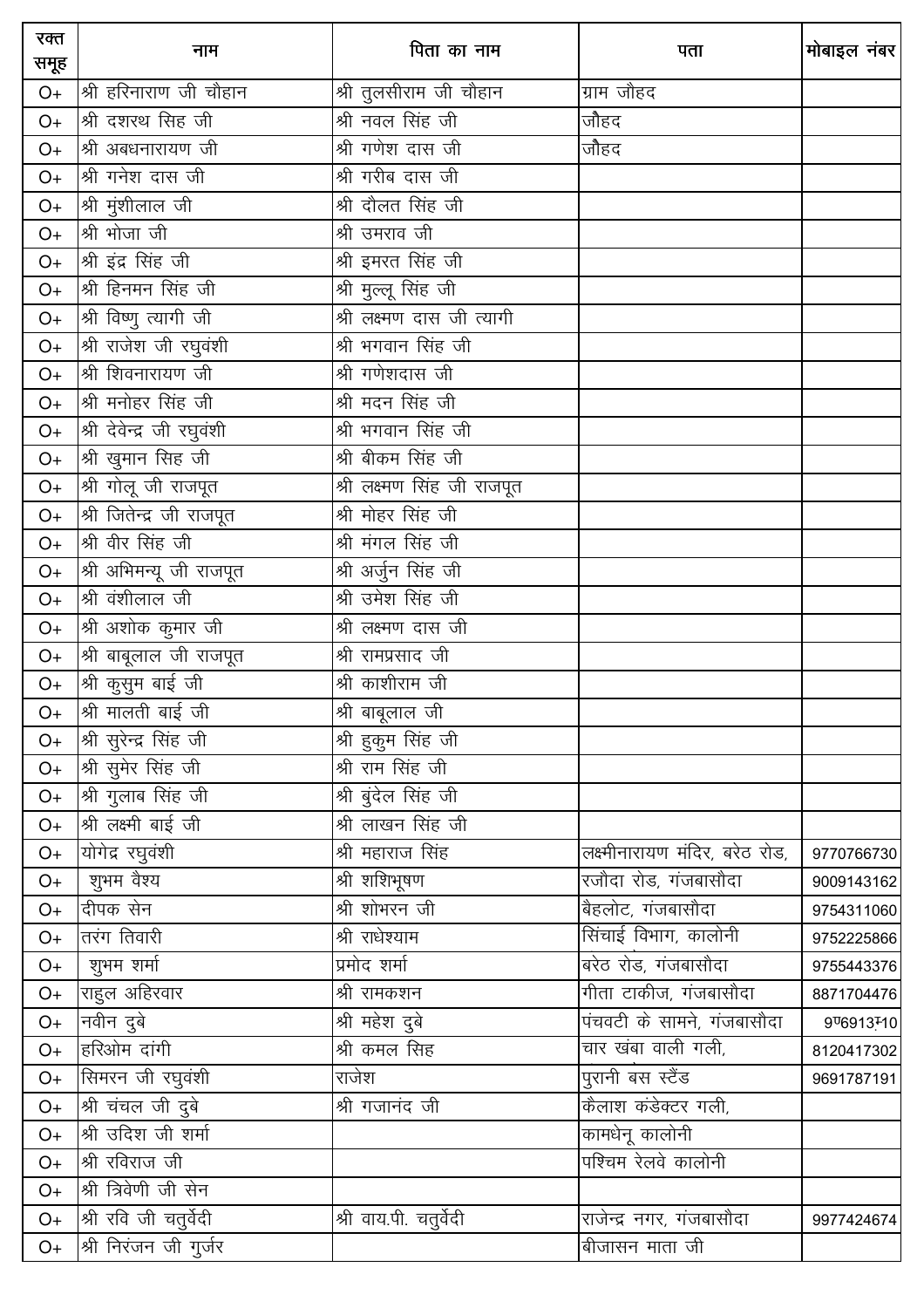| रक्त<br>समूह | नाम                           | पिता का नाम                 | पता                            | मोबाइल नंबर |
|--------------|-------------------------------|-----------------------------|--------------------------------|-------------|
| $O+$         | श्री पवन जी शाक्य             |                             | त्योंदा रोड, गंजबासौदा         |             |
| $O+$         | श्री शहनाज बा                 |                             | बैहलोट वायपास, गंजबासौदा       |             |
| $O+$         | श्री हीना जी                  |                             | बैहलोट वायपास, गंजबासौदा       |             |
| $O+$         | श्री रेशमा जी                 |                             | लड्डा एजेंसी                   |             |
| $O+$         | श्री पूजा जी शर्मा            |                             | बरेठ रोड, गंजबासौदा            |             |
| $O+$         | श्री राखी जी विश्वकर्मा       |                             | बीजासन गली                     |             |
| $O+$         | श्री अमित जी अहिरवार          |                             | अटल बिहारी कालोनी              |             |
| $O+$         | श्री धर्मेन्द्र जी विश्वकर्मा |                             | चार खंबा वाली गली, बरेठ रोड    |             |
| $O+$         | श्री विवेक जी दांगी           |                             | साई मंदिर के पास               |             |
| $O+$         | श्री शुभम जी विश्वकर्मा       |                             | नया बस स्टैंड                  |             |
| $O+$         | श्री यशप्रताप सिंह जी         |                             | खोरे कुआ वाली गली              |             |
| $O+$         | श्री समीक्षा जी जैमिनी        | श्री के.के. जैमिनी          | कालाबाग, गंजबासौदा             | 9755510982  |
| $O+$         | श्री प्रियंका जी शर्मा        | श्री प्रमोद कुमार जी        | चार खम्बा वाली गली,            | 8959421530  |
| $O+$         | श्री विशाल जी रघुवंशी         |                             | लक्ष्मीनारायण मंदिर, बरेठ रोड, |             |
| $O+$         | श्री संध्या जी दुबे           | श्री पी.एन. पाण्डे          | तिरंगा चौक, गंजबासौदा          | 9770149881  |
| $O+$         | श्रीमती माया देवी जी शर्मा    | स्व. श्री ब्रजमोहन जी शर्मा | मथुरा वाले, बरेठ रोड,          | 9893368946  |
| $O+$         | कु. श्री अरूणा जी शर्मा       | स्व. श्री सोहनलाल जी शर्मा  | चर्च के सामने, बरेठ            | 9893368946  |
| $O+$         | श्री वीरू जी अहिरवार          | श्री काशीराम जी अहिवार      | पश्चिम रेलवे कालोनी,           | 9713029807  |
| $O+$         | श्री रजत जी जैन               | श्री मुन्नालाल जी जैन       | हनुमान मंदिर                   | 8982104043  |
| $O+$         | श्री कौशल कटारिया             | श्री राजकुमार जी कटारिया    | सावरकर चौक, गंजबासौदा          | 7592210073  |
| $O+$         | श्री प्रवेन्द्र रघुवंशी       | श्री हमीर सिंह जी रघुवंशी   | बस स्टैंड, गंजबासौदा           | 9630929841  |
| $O+$         | श्री महेन्द्र साहू            | श्री जीवनलाल जी साहु        | बरेठ रोड, गंजबासौदा            | 9630410808  |
| $O+$         | श्री वंदना भागर्व             | श्री रामेश्वर प्रसाद भार्गव | पठारपुरा, गंजबासौदा            | 9893088444  |
| $O+$         | श्री अंतिम जी रघुवंशी         | श्री खिलान सिंह             | लड्डा एजेंसी वाली गली,         | 9752810448  |
| $O+$         | श्री हर्षिता जी गुर्जर        | श्री चंद्रभान सिंह          | मील रोड, गंजबासौदा             | 9827213280  |
| $O+$         | श्री तरूणा शिवहरे जी          | श्री धनराम जी शिवहरे        | शिच चौक, पठार मोहल्ला          | 9770312078  |
| $O+$         | श्री तनु जी सहरिया            | श्री जमुनाप्रसाद जी सहयाि   | सुभाष निकेतन वाली गली          | 9993509929  |
| $O+$         | श्री रामसिंह जी यादव          | श्री बाबूलाल जी यादव        | राधाकृष्णपुरम वाली गली         | 9713590353  |
| $O+$         | श्री महिमा जी दांगी           | श्री किशोर सिंह जी दांगी    | कामधेनू कालोनी                 | 9827525500  |
| $O+$         | श्री निधि जी सानी             | श्री बालमुकुंद जी सोनी      | बरेठ रोड, गंजबआसौदा            | 9993042280  |
| $O+$         | श्री नीलू जी दांगी            | श्री भगवान सिंह दांगी       | हनुमान मंदिर के पास, ब्लाक के  | 916         |
| $O+$         | श्री शिखा जी रघुवंशी          | श्री देवेन्द्र जी रघुवंशी   | नए बस स्टैंड के पीछे           | 9098250806  |
| $O+$         | श्री पूजा जी रघुवंशी          | श्री शम्भूसिंह जी रघुवंशी   | लक्ष्मीनारायण मंदिर वाली गली,  | 9098368158  |
| $O+$         | श्री प्रियंका जी नरवरिया      | श्री कृपाल सिंह नरवरिया     | लक्ष्मीनारायण मंदिर वाली गली,  | 9009437638  |
| $O+$         | श्री प्राची जी भदौरिया        | श्री केशव सिंह जी भदोरिया   | सुभाष निकेतन वाली गली          | 224113      |
| $O+$         | श्री राजा जी रघुवंशी          | श्री मनमोहन सिंह जी         | इमली चौराहा, कालाबाग           | 9484967665  |
| $O+$         | श्री कंचन जी विश्वकर्मा       | श्री अशोक कुमार जी          | बरेठ रोड                       | 9685784639  |
| $O+$         | श्री दीप्ती जी गुर्जर         | श्री राजेश सिंह जी गुर्जर   | पुरानी बस स्टैंड के पीछे       | 9827512305  |
| $O+$         | .<br>श्री पूजा जी गुर्जर      | श्री चंद्रभान सिह जी गुर्जर | पुरानी बस स्टैंड के पीछे       | 9827213280  |
| $O+$         | श्री मोनिका जी दांगी          | श्री रंधीर सिंह जी दांगी    | मील रोड                        | 9827329291  |
| $O+$         | श्री प्रियंका जी विश्वकर्मा   | श्री प्रहलाद जी विश्वकर्मा  | पुरानी बस स्टैंड के पीछे       | 9907537980  |
| $O+$         | श्री तान्या जी अग्रवाल        | श्री राजेश जी अग्रवाल       | मील रोड                        | 9907307877  |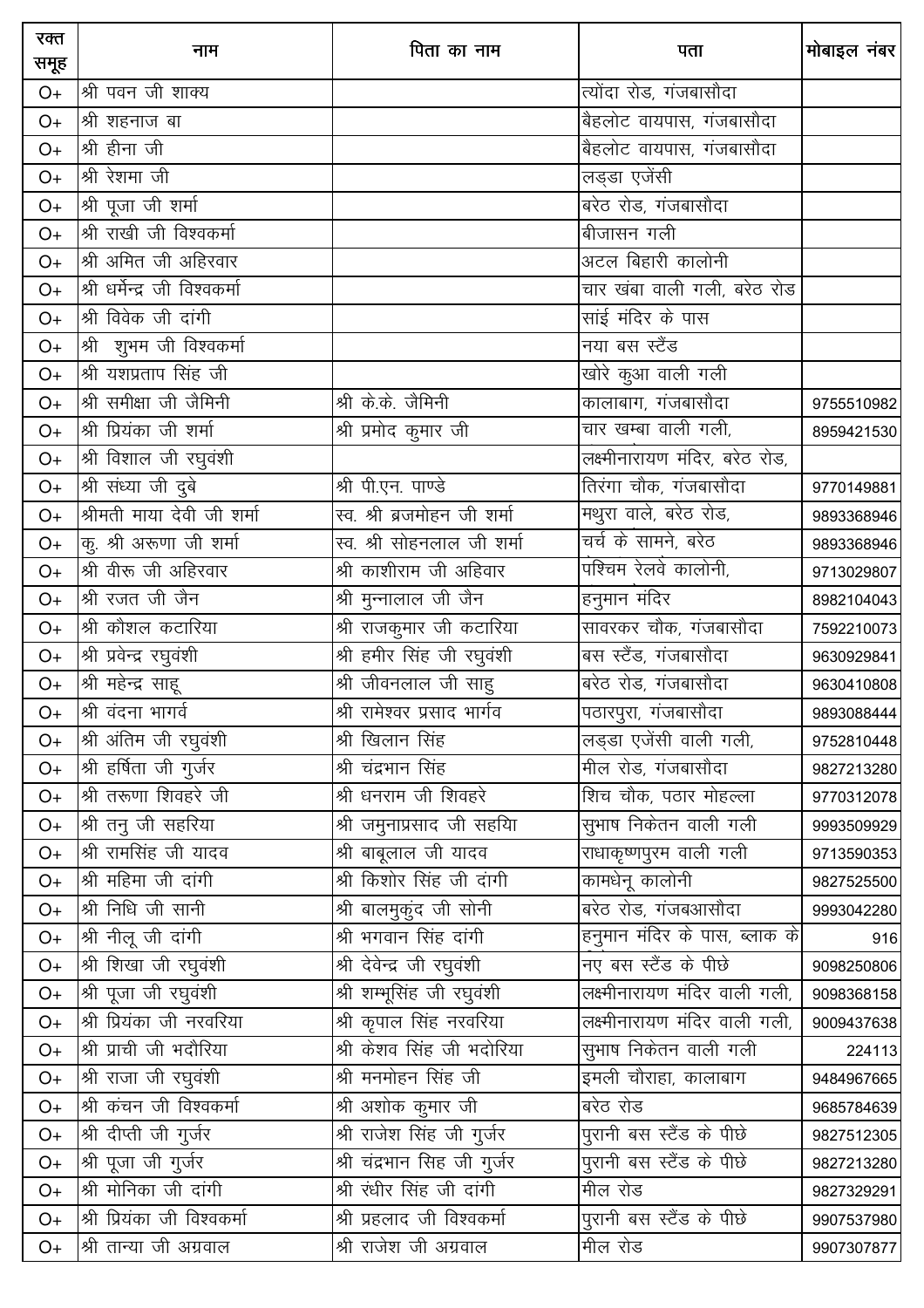| रक्त<br>समूह | नाम                              | पिता का नाम                    | पता                            | मोबाइल नंबर |
|--------------|----------------------------------|--------------------------------|--------------------------------|-------------|
| $O+$         | श्री भारती जी कुशवाह             | श्री लालसिंह जी कुशवाह         | सुभाष निकेतन स्कूल के पीछे     | 9993521208  |
| $O+$         | श्री प्रियंका जी प्रजापति        | श्री किशोरी लाल प्रजापति       | बरेठ रोड                       | 9893075447  |
| $O+$         | श्री निहारिका जी मुगल            | श्री विनोद कुमार जी मुराब      | मेला ग्राउंड, गीतांजलि स्कूल   | 8085697850  |
| $O+$         | श्री साक्षी जी राजपूत            | श्री चंद्रभान सिंह जी राजपूत   | सुभाष निकेतन वाली गली          | 9826518454  |
| $O+$         | श्री कु. नेहा जी सोनी            | श्री बालमुकुंद जी सोनी         | कृपाराम वाली गली, वार्ड नंबर   | 9993042280  |
| $O+$         | श्री कु. समीक्षा जी शाक्य        | श्री आनंददेव जी शाक्य          | मेला ग्राउंड गीतांजलि स्कूल    | 8878760387  |
| $O+$         | श्री चांदनी जी प्रजापति          | श्री राजू जी प्रजापति          | नवांकुर वाली गली, गंजबासौदा    | 9589118959  |
| $O+$         | श्री कु. ज्योति जी दुबे          | श्री विष्णु प्रसाद जी दुबे     | नवांकुर वाली गली, गंजबासौदा    | 9827557748  |
| $O+$         | श्री कु. निशा जी साहू            | श्री कैलाश जी साहू             | सुभाष मार्ग, बरेठ रोड          | 9179073900  |
| $O+$         | श्री विनय जी सौी                 | श्री दिनेश जी सोनी             | पंडापुरा, गांधी चौक, गंजबासौदा | 9993161053  |
| $O+$         | श्री अंकुर जी सेन                | श्री अशोक जी सेन               | नानाजी वाली गली                | 9826811418  |
| $O+$         | श्री अभिषेक जी बघेल              | श्री देवेन्द्र सिंह जी बघेल    | लक्ष्मीनारायण मंदिर के पास     |             |
| $O+$         | श्री देवेन्द्र सिंह जी रघुवंशी   | श्री वीरेन्द्र सिंह जी रघुवंशी | पिपलेश्वर मंरि के सामने        | 9827749727  |
| $O+$         | श्री सौरभ जी पटेल                | कमलेश जी पटेल                  | मील रोड, गौशाला कालोनी         | 9754141160  |
| $O+$         | श्री अन जी मिश्रा                | श्री सुरेश कुमार जी मिश्रा     | जालौी गली, स्टेशन रोड,         | 9826797445  |
| $O+$         | श्री अर्पित जी शर्मा             | श्री मान तिलक जी शर्मा         | खारे कुआ के पास, वार्ड 2       | 9302622768  |
| $O+$         | श्री विकास जी रघुवंशी            | श्री पूरन सिंह जी रघुवंशी      | कालाबाग, बरेठ रोड              | 9826697671  |
| $O+$         | श्री प्रशांत जी लोधी             | श्री प्रेमसिंह जी लोधी         | कालाबाग, बरेठ रोड,             | 9165790993  |
| $O+$         | श्री पुष्पेन्द्र जी रघुवंशी      | श्री प्रताप सिंह जी रघुवंशी    | राजेन्द्र नगर                  | 9752830341  |
| $O+$         | श्री महेन्द्र जी साहू            | श्री जीवनलाल जी साहू           | बरेठ रोड                       | 9630410808  |
| $O+$         | श्री विकास जी परिहार             | श्री अरिमर्दन जी परिहार        | कामधेनू कालोनी                 | 9907094742  |
| $O+$         | श्री अभय कुमार जी लोधी           | श्री कोमल प्रसाद जी लोधी       | गीता टाकिज गली                 | 7415217285  |
| $O+$         | श्री रूपेश जी रघुवंशी            | श्री मालम सिंह जी रघुवंशी      | गीता टाकिज गली                 | 7828176121  |
| $O+$         | श्री आकाश जी तिवारी              | श्री पवन जी तिवारी             | बरेठ रोड, गंजबासौदा            | 9993951126  |
| $O+$         | श्री प्रतीक जी शर्मा             | श्री भातप्रसाद शर्मा जी        | बरेठ रोड, गंजबासौदा            |             |
| $O+$         | श्री प्रीतम सिंह जी राय          | श्री कल्याण सिंह राय           | नवांकुर स्कूल                  | 9179291565  |
| $O+$         | श्री अंशुल जी बघेल               | श्री शिव सिंह जी बघेल          | नवांकुर गली, बरेठ रोड          | 9630932159  |
| $O+$         | श्री विवेक बुखारिया (जज)         |                                |                                |             |
| $O+$         | श्रीमती शिवानी पाण्डे (तहसीलदार) |                                |                                |             |
| $O+$         | श्री कमल किशोर जी                |                                | वार्ड 10, गौशाला, बासौदा       | 9893479408  |
| $O+$         | श्री लक्ष्मण प्रसाद दुबे जी      | श्री मुंशीलाल जी दुबे          | गौशाला, गंजबासौदा              | 9827654650  |
| $O+$         | श्री रामसिंह जी तोमर             | श्री गजराज सिंह जी तोमर        | गृहणी, बासौदा                  | 9977133891  |
| $O+$         | श्री सुरेन्द्र सिंह जी रघुवंशी   | श्री भूरे सिंह जी रघुवंशी      | बरेठ रोड, गंजबासौदा            | 9907218388  |
| $O+$         | श्री अरूण जी नामदेव              | स्व. श्री जगदीश प्रसाद जी      | पुराना बस स्टैंड,              | 9753355562  |
| $O+$         | श्री विमन जी तिवारी              | श्री बाबूलाल जी तिवारी         | वार्ड नंबर 5, गंजबासौदा        | 9770061870  |
| $O+$         | श्री मनीष जी दांगी               | श्री किशन सिंह जी दांगी        | वार्ड नंबर 6, बरेठ रोड         | 9827270110  |
| $O+$         | श्री सोनू जी सेन                 | श्री भंवरलाल जी सेन            | सुभाष निकेतन स्कूल             | 9770039621  |
| $O+$         | श्री विपिन जी सेन                | श्री खुशीलाल जी से             | बरेठ रोड, गंजबासौदा            | 9685784737  |
| $O+$         | श्री सत्यवान जी विश्वकर्मा       | श्री गौरीशंकर जी               | ग्राम हतोड़ा, गंजबासौदा        | 9329069507  |
| $O+$         | श्री महेन्द्र जी भार्गव          | श्री रामरूवरूप जी भार्गव       | <u>सिरोंज चौराह, गंजबासौदा</u> | 9806347147  |
| $O+$         | श्री राजू सिंह जी दांगी          | श्री कल्याण सिंह दांगी         | त्योंदा रोड, गंजबासौदा         | 9098474248  |
| $O+$         | श्री हेमंत जी लोधी               | स्व. श्री दीवान सिंह लोधी      | तहसील कार्यालय, गंजबासौदा      | 9827594585  |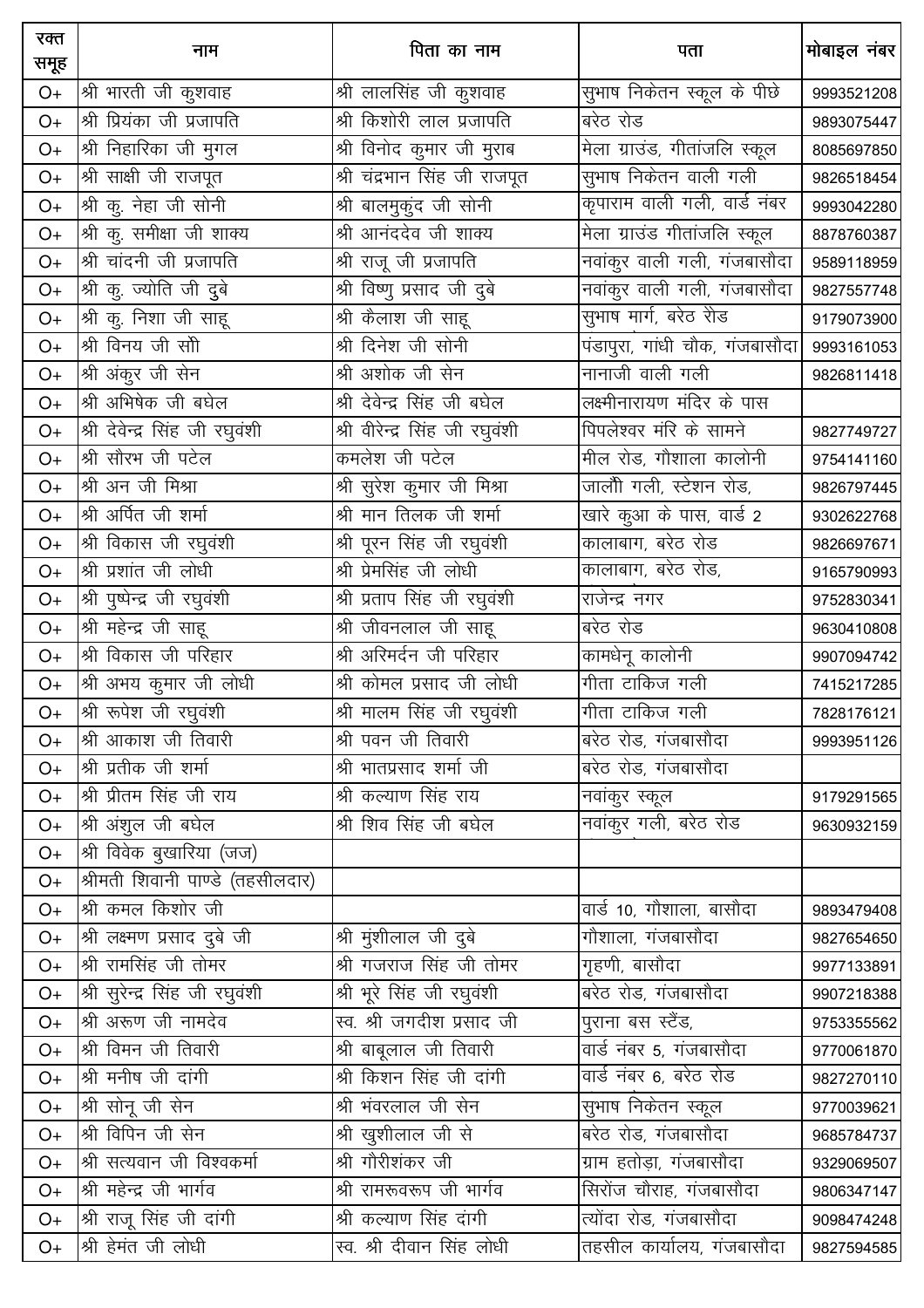| रक्त<br>समूह | नाम                            | पिता का नाम                    | पता                           | मोबाइल नंबर |
|--------------|--------------------------------|--------------------------------|-------------------------------|-------------|
| $O+$         | श्री रश्मि जी लोधी             | श्री हरिनारायण जी लोधी         | कारीगर गली, वार्ड 12          | 8982569982  |
| $O+$         | <u>श्री</u> जसवंत जी पटेल      | श्री राजाराम जी पटेल           | भदावसा                        | 9907822838  |
| $O+$         | श्री कु. कविता जी खोरेया       | श्री बालकिशन जी खोरेया         | विश्वंभरा कांटा के पीछे, बरेठ | 9685277455  |
| $O+$         | श्री राकेश जी अरोरा            | श्री देवराज अरोरा जी           | गोविंदपुरा, गांधी चौक, बासौदा | 9827327988  |
| $O+$         | श्री संजीव जी कुशवाह           | श्री सब्दलसिंह जी कुशवाह       | वार्ड 8, बस स्टैंड            | 9098269411  |
| $O+$         | श्री गगन सिंह जी राजपूत        | श्री भगवान सिंह जी राजपूत      | राजेन्द्र नगर, पठार पुरा      | 9713193499  |
| $O+$         | श्री हिम्मत सिंह जी            | श्री खुमान सिंह जी रघुवंशी     | बरेठ रोड                      | 9713096618  |
| $O+$         | श्री हल्कूराम जी               | श्री मुन्नालाल जी अहिरवार      | रविदास जी लोनी                | 9770221820  |
| $O+$         | श्री अभिषेक जी श्रीवास्तव      | श्री रघुवीर जी श्रीवास्तव      | बरेठ रोड                      | 9770037532  |
| $O+$         | श्री गोपाल जी विश्वकर्मा       | स्व. श्री रामरतन जी विश्वकर्मा | वार्ड 1 गंज बासौदा            | 9826080842  |
| $O+$         | श्री शेर सिंह जी यादव          | श्री कुंदन सिंह जी             | बैहलोट गंजबासौदा              | 8959937210  |
| $O+$         | श्री राजेश जी रघुवंशी          | श्री महेन्द्र सिंह जी रघुवंशी  | बरेठ रोड, गंजबासौदा           | 8085698840  |
| $O+$         | श्री मदनलाल जी                 | श्री गनपत लाल जी               | वार्ड 10                      |             |
| $O+$         | श्री भूपेन्द्र सिंह राजपूत     | श्री एस.एस. राजपूत             | हनुमान चौक, गंजबासौदा         | 9630865708  |
| $O+$         | श्री कपिल जी दुबे              | श्री एल.पी. दुबे               | मील रोड गंजबासौदा             | 9907224400  |
| $O+$         | श्री देशराज सिंह               | श्री हरनाम सिंह जी             | रविदास कालोनी                 | 9753772781  |
| $O+$         | श्री खालिद खां                 | श्री मोमगीद खान                | अयोध्या बस्ती                 | 8120843394  |
| $O+$         | श्री देवेन्द्र जी अहिरवार      | श्री प्यारेलाल जी              | मरखेडा                        | 9713559428  |
| $O+$         | श्री गोविंद जी साहू            | श्री प्रीतम जी साहू            | लालपठार गंजबासौदा             | 9754150453  |
| $O+$         | श्री संतोष जी लोधी             | । विजय जी सिंह                 | लोधी कालोनी                   | 7879254618  |
| $O+$         | श्री विष्णु जी अहिरवार         | श्री ग्यारसीलाल                | वार्ड 4                       | 8085115552  |
| $O+$         | श्रीमति संगीता राय जी          | पति श्री अनिल जी राय           | न्य बस स्टैंड,                |             |
| $O+$         | श्री ऋतु जी रघुवंशी            | श्री लखन सिंह जी रघुवंशी       | त्योंदा रोड, गंजबासौदा        | 9827455122  |
| $O+$         | श्री रिशु जी रघुवंशी           | श्री राजेन्द्र सिंह रघुवंशी    | बीजासन माता मंदिर के पास      | 9770004426  |
| $O+$         | श्री पूनम जी रघुवंशी           | श्री जसवंत सिंह जी रघुवंशी     | बीजासन माता मंदिर के पास      | 8305867200  |
| $O+$         | श्री प्राची जी अग्रवाल         | श्री राजेश जी अग्रवाल          | मील रोड, हितकारिणी धर्मशाला   | 9907307877  |
| $O+$         | श्री जूनी जी शर्मा             | श्री हरिनारायण जी शर्मा        | सुभाष निकेतन स्कूल के पास     | 9329689751  |
| $O+$         | श्री खुशबू जी रघुवंशी          | श्री किशन सिंह जी रघुवंशी      | नया बस स्टैंड                 |             |
| $O+$         | श्री काजल जी शर्मा             | श्री सुदर्शन जी शर्मा          | नानाजी                        | 7697020921  |
| $O+$         | श्री राजू जी चौकसे             | श्री राजकुमार जी चौकसे         | खारे कुआ वाली गली             | 9754629580  |
| $O+$         | श्री अंजली कुशवाह              | श्री धर्मराज जी कुशवाह         | पचमा रोड गंजबासौदा            | 9907083996  |
| $O+$         | श्री सृष्टि जी दुबे            | श्री प्रदीप जी दुबे            | गांधी चौक, गंजबासौदा          | 9993115191  |
| $O+$         | श्री ज्योति जी शिवहरे          | श्री धनराम जी शिवहरे           | शिच चौक पठार मोहल्ला          | 9981331966  |
| $O+$         | श्री पूजा जी रघुवंशी           | श्री हेमराज सिंह जी            | न्यू बस स्टैंड,               | 7828465466  |
| $O+$         | श्री छाया जी प्रजापति          | श्री धनराज जी प्रजापति         | सिरोंज चौराह                  | 9806347126  |
| $O+$         | श्री प्रीति जी कुशवाह          | श्री रामलाल जी कुशवाह          | पंचमुखी हनमान मंरि के पास     | 9907736511  |
| $O+$         | श्री सोनिका जी मैना            | श्री देवी सिंह जी मैना         | नवांकूर गली                   | 9827384816  |
| $O+$         | <u>श्री</u> साधना जी रघुवंशी   | श्री अबधनारायण जी रघुवंशी      | लक्ष्मीनारायण मंदिर गली       | 9977014274  |
| $O+$         | श्री देवेन्द्र सिंह जी अहिरवार | श्री चत्तर सिंह जी अहिरवार     | ग्राम पिथोली                  | 9926053374  |
| $O+$         | श्री पूजा जी सोनी              | श्री राजकुमार जी सोनी          | गांधी चौक, गंजबासौदा          | 9827203055  |
| $O+$         | श्री प्रियंका जी दांगी         | श्री सूर्यपाल जी दांगी         | जयपैलेस के पीछे               | 9827368118  |
| $O+$         | श्री यशोदा जी भारद्वाज         | श्री राजेश जी भारद्वाज         | नवांकुर स्कूल                 | 9098109967  |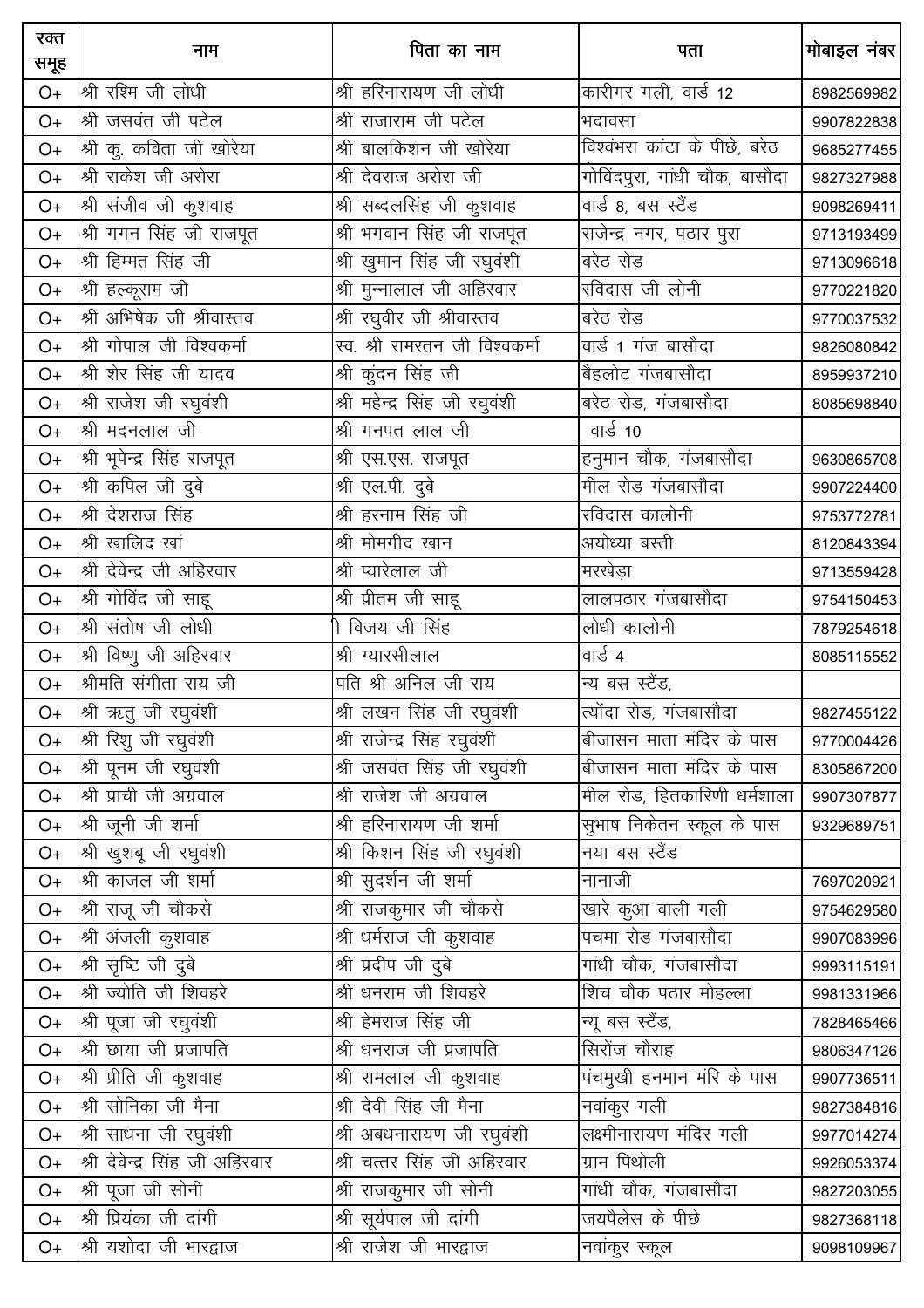| रक्त<br>समूह | नाम                            | पिता का नाम                 | पता                         | मोबाइल नंबर |
|--------------|--------------------------------|-----------------------------|-----------------------------|-------------|
| $O+$         | श्री ऐश्वर्य जी डोंगरे         | अविनाश जी डोंगरे            | विजय नगर कालोनी             | 9424425674  |
| $O+$         | श्री सोनिका जी सेन             | श्री भंवरलाल जी सेन         | सुभाष निकेतन स्कूल के पास   | 9993423490  |
| $O+$         | श्री नेहा जी तोमर              | श्री नरेश सिंह जी तोमर      | जयपैलेस के पास              | 9926355044  |
| $O+$         | श्री सिमी जी राय               | श्री वीरेन्द्र जी राय       | नवांकुर वाली गली, गंजबासौदा | 9407595012  |
| $O+$         | श्री पूजा जी रघुवंशी           | श्री ज्ञान सिंह जी          | विद्युत मंडल के पास         | 9926322653  |
| $O+$         | श्री पूनम जी दांगी             | श्री बहादुर सिंह जी दांगी   | ब्लाक आफिस के पीछे          | 9827384908  |
| $O+$         | श्री वर्षा जी पवार             | श्री बैजनाथ सिंह जी         | फारेस्ट कालोनी              | 9617284257  |
| $O+$         | श्री पूजा जी दांगी             | श्री वीरसिंह जी दांगी       | नया बस स्टेंड               | 9098053960  |
| $O+$         | श्री प्रियंका जी रघुवंशी       | श्री भगत सिंह जी रघुवंशी    | नवांकुर वाली गली            | 9770313105  |
| $O+$         | श्री पूजा जी साहू              | श्री बाबूलाल जी साहू        | मील रोड                     | 9754437308  |
| $O+$         | श्री शिवानी जी कृष्णात्री      | श्री दिवाकर जी कृष्णात्री   | मील रोड, एकता चौक           | 9406536388  |
| $O+$         | श्री सुमन जी कुशवाह            | श्री रामचरण जी कुशवाह       | बरेठ रोड, कृष्णा नगर        | 9977714760  |
| $O+$         | श्री प्रमिला जी गौर            | श्री हरिनारायण जी गौर       | नवांकुर गली                 | 8085173540  |
| $O+$         | श्री जया जी सोनी               | श्री संजय जी सोनी           | नवांकुर गली                 | 9630128351  |
| $O+$         | श्री वर्षा जी दांगी            | श्री रामबाबू जी दांगी       | नवांकुर गली                 | 9893941318  |
| $O+$         | श्री मुस्कान जी जैन            | श्री प्रवीण कुमार जी जैन    | जैन मंदिर गली, गंजबासौदा    | 9993152656  |
| $O+$         | श्री दीपा जी रघुवंशी           | श्री नारायण सिंह जी रघुवंशी | सुभाष चौक, स्टेशन रोड       | 9098234624  |
| $O+$         | श्री साक्षी जी राय             | श्री संतोष जी राय           | नवांकुर गली                 |             |
| $O+$         | श्री क्षमा जी राय              | श्री संतोष जी राय           | नवांकुर गली                 |             |
| $O+$         | श्री छायाराम जी                | श्री वीरेन्द्र जी राय       | नवांकुर गली                 |             |
| $O+$         | श्री क्षमा जी जोशी             | श्री वीरेन्द्र राय जी       | नवांकुर गली                 |             |
| $O+$         | श्री पूजा झा जी                | श्री उमाशंकर जी झा          | काधेनू कालोनी               | 9827251067  |
| $O+$         | श्री सूरेन्द्र सिंह जी रघुवंशी | श्री बलवीर सिंह जी          | कालाबाग, इमली चौराह         | 9691430927  |
| $O+$         | श्री राहुल जी रैकवार           | श्री हरिसिंह जी रैकवार      | साकेत नगर                   | 9993190693  |
| $O+$         | श्री गौरव सिंह जी रघुवंशी      | श्री मनीष सिंह जी रघुवंशी   | <u>ब्लाक आ</u> फिस के पास   | 7828725666  |
| $O+$         | श्री संतोष जी श्रीवास्तव       | श्री धर्मचंद श्रीवास्तव     | लड्डा एजेंसी वाली गली,      | 8878722629  |
| $O+$         | श्री सावित्री जी नरवरिया       | श्री काशीराम जी             | <u>गीता टाकीज वाली गली</u>  |             |
| $O+$         | श्री राहुल जी यादव             | श्री अमर सिंह जी यादव       | गायत्री नगर                 | 9754238638  |
| $O+$         | श्री संस्कार जी जैन            | श्री सुनील जी जैन           | गीता टकीज के पास            | 9826080367  |
| $O+$         | श्री नीरज जी अहिवार            | श्री कैलाश नारायण जी        | रविदास कालोनी               | 9826325059  |
| $O+$         | श्री अनिल जी लोधी              | श्री शेर सिंह जी            | लोधी कालोनी                 | 9826899688  |
| $O+$         | श्री सुनीता जी जैन             | नवांकुर गली                 |                             |             |
| $O+$         | श्री प्रसून जी तारण            | श्री प्रदीप जी तारण         | सावरकर चौक                  | 9425641054  |
| O+           | श्री प्रीति जी माथुर           |                             |                             |             |
| $O+$         | श्री नंदराम जी कुशवाह          |                             | नवांकुर स्कूल               |             |
| O+           | श्री ईश्वर जी चिढ़ार           |                             | चार खंबा वाली गली,          |             |
| O+           | श्री दीपक जी कुशवाह            |                             | नानाजी वाली गली             |             |
| O+           | श्री मुकेश जी शर्मा            |                             | श्री सिंचाई कालोनी          |             |
| $O+$         | श्री आयूष जी नेमा              |                             | लड्डा एजेंसी वाली गली       |             |
| $O+$         | श्री राहुल जी यादव             |                             | पूर्वी रेलवे कालोनी         |             |
| $O+$         | श्री जवाहर लाल कोरी            |                             | नसीदपुर                     |             |
| O+           | श्री ऋषभ जी रघुवंशी            |                             | बैहलोट रोड                  |             |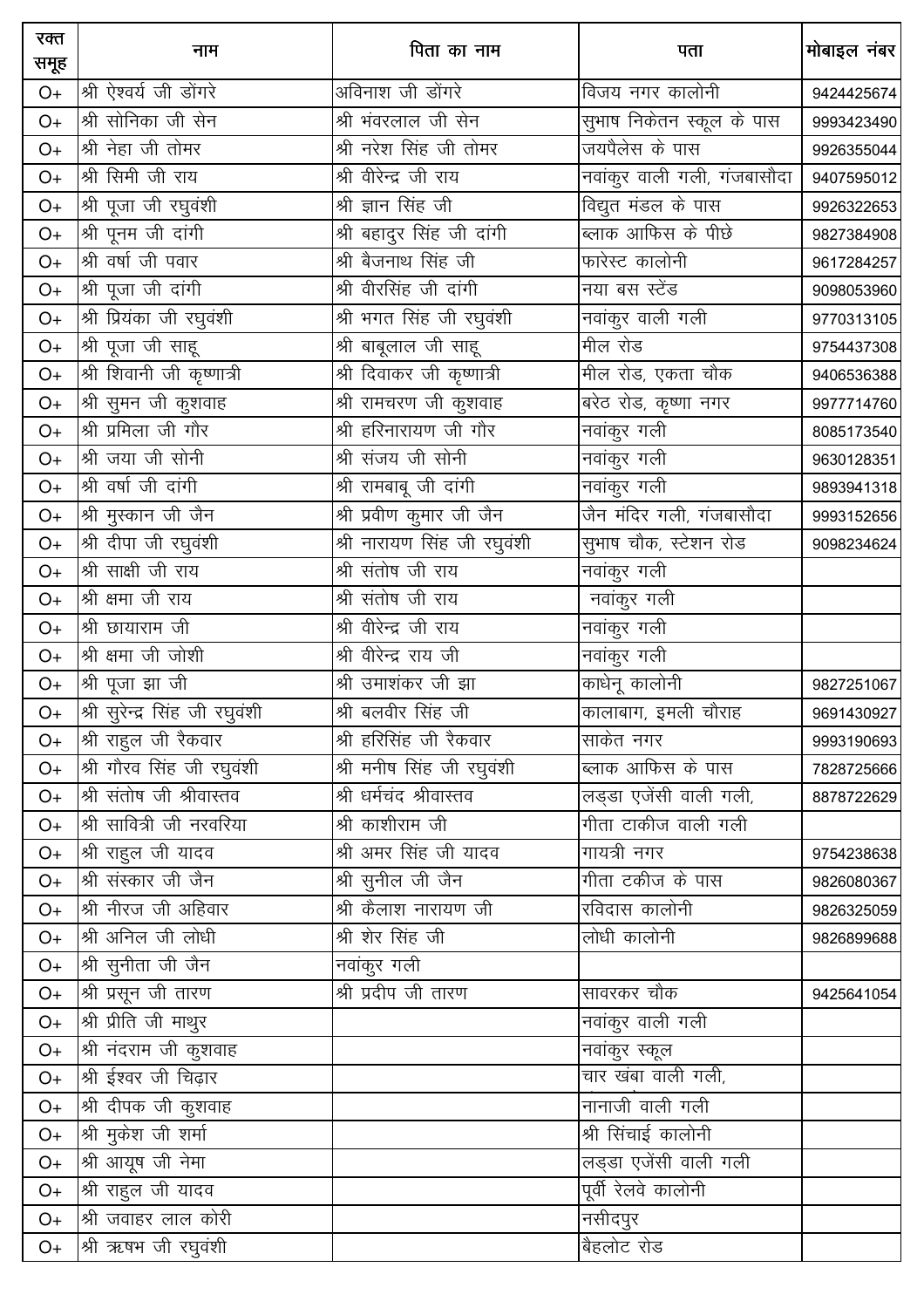| रक्त<br>समूह | नाम                       | पिता का नाम                | पता                                                            | मोबाइल नंबर        |
|--------------|---------------------------|----------------------------|----------------------------------------------------------------|--------------------|
| $O+$         | श्री विजय जी शर्मा        |                            | राजेन्द्र नगर                                                  |                    |
| $O+$         | श्री रामकली जी साहू       | श्री रूप सिंह जी साहू      | फ्रीगंज आंगनबाड़ी के पास                                       |                    |
| $O+$         | श्री नरवदी बाई जी कशुवाह  | श्री पूरनलाल जी कुशवाह     | वार्ड 3 फ्रीगंज बासौदा                                         | 9584148097         |
| $O+$         | श्री मनोज जी कुशवाह       | श्री गनपत सिंह जी          | ग्राम बेहटा                                                    | 9669703398         |
| $O+$         | श्री रामकृष्ण जील अहिरवार | श्री राम प्रसाद जी         | ग्राम कांचरोद                                                  | 9009491182         |
| $O+$         | श्री अरविंद जी कुशवाह     | श्री संजीव जी कुशवाह       | रामनगर कालोनी वार्ड 1                                          | 9754478977         |
| $O+$         | श्री प्रीतक जी ीवास्तव    | श्री राजकुमार              | नानाजी वी गली वार्ड 2                                          | 9752360390         |
| $O+$         | श्री आकाश जी कुशवाह       | श्री पून कुशवाह जी         | वार्ड 2 नई बस्ती                                               | 9584148097         |
| $O+$         | श्री विनीता जी अहिरवार    | <u>श्री</u> लाखन सिंह जी   | फ्रीगंज पीरबाबा वाली गली                                       | 9617333501         |
| $O+$         | श्री प्रकाश जी कुशवाह     | श्री रमेश वाली कुशवाह      | रामनगर कालोनी वार्ड 1                                          | 9630776660         |
| $O+$         | श्री मुकेश जील रैकवार     | श्री आर.डी. रैकवार         | रेलवे कालोनी, केबिन के सामने                                   | 7509820175         |
| $O+$         | श्री राजबाई जी अहिरवार    | श्री पदम सिंह जी           | फ्रीगंज स्कूल के पास                                           |                    |
| $O+$         | श्री राजीव जी सेन         | श्री रमेश जी सेन           | <mark>फो</mark> गंज स्कूल के पास                               | 9752748991         |
| $O+$         | श्री मुन्नीबाई जी वंशकार  | श्री रामप्रसाद जी वंशकार   | फ्रीगंज                                                        |                    |
| $O+$         | श्री अजय जी सेन           | श्री शीलचंद जी सेन         | फ्रीगंज                                                        | 9907110453         |
| $O+$         | श्री विनीता जी पंथी       | श्री हरगोविंद जी पंथी      | नई बस्ती वार्ड 3                                               | 9977247270         |
| $O+$         | श्री रामकली जी पंथी       | श्री मुंशीलाल जी कबीर पंथी | पीर बाबा वाली गली फीगंज                                        |                    |
| $O+$         | श्री कपिल जी अहिरवार      | श्री कल्लू जी अहिरवार      | फ्रीगंज बासौदा                                                 | 9617068705         |
| $O+$         | श्री गोपाल जी रैकवार      | श्री छोटू जी रैकवार        | स्कूल के पीछे फीगंज                                            |                    |
| $O+$         | श्री अनमोल जी सेन         | श्री अमरसिंह जी सेन        | फ्रीगंज बासौदा                                                 | 7879368191         |
| $O+$         | श्री डालचंद जी कुशवाह     | श्री दुरजनलाल जी           | $\overline{\mathsf{q} \mathsf{q} \mathsf{d}}$ 13 जैन मंदिर गली | 9806346835         |
| $O+$         | श्री दीपक जी पंथी         |                            | ग्राम रूसिया                                                   | 8120134501         |
| $O+$         | श्री रेखा                 | श्री मुन्नालाल             | रामनगर बासौदा                                                  |                    |
| $O+$         | श्री बलराम जी सेन         | श्री मोहरसिंह जी           | नानाजीवाली गली                                                 | 7828972301         |
| $O+$         | श्री निक्की जी शर्मा      | श्री सुदर्शन जी शर्मा      | फीगंज स्कूल के पीछे                                            | 7697020921         |
| O+           | श्री राजकुमार जी वंशकार   |                            | वार्ड 1                                                        |                    |
| O+           | श्री रविन्द्र जी अहिरवार  | श्री वंशीलाल जी अहिरवार    | रविदास कालोनी वार्ड न. ४                                       |                    |
| O+           | श्री सुनील जी से          | श्री शीलचंद जी सेन         | फ्रीगंज वार्ड 2                                                |                    |
| O+           | श्री हर्षा जी सेन         | श्री शीलचंद जी सेन         | नानाजी वीी गल                                                  |                    |
| O+           | श्री शिवम जी शर्मा        |                            | खारे कुआ वाली गली                                              |                    |
| O+           | श्री भूपत सिंह जी अहिरवार |                            | रविदास कालोनीु                                                 |                    |
| O+           | श्री अनिल जी अहिरवार      |                            | रविदास कालोनी नई बस्ती                                         | $\bar{\mathbf{c}}$ |
| O+           | श्री ममता जी वंशकार       |                            | फ्रीगंज                                                        |                    |
| O+           | श्री आकाश जी व्याग्रे     |                            | रविदास कालोनी                                                  |                    |
| O+           | श्री राजकुमार जी अहिरवार  |                            | फ्रीगंज                                                        |                    |
| O+           | श्री चंचल जी सेन          |                            | फ्रीगंज                                                        |                    |
| O+           | श्री महक जी सेन           |                            | फ्रीगंज                                                        |                    |
| O+           | श्री कैलाश जी कुशवाह      |                            | कालाबाग बरठ रोड                                                |                    |
| O+           | श्री सेजल जी रामपुरी      |                            | फ्रीगंज                                                        |                    |
| $O+$         | श्री रानी जी पंथी         |                            | फ्रीगंज                                                        |                    |
| O+           | श्री रतनमू जी जैन         |                            | नानाजी वाली गली                                                |                    |
| $O+$         | श्री प्रेमबाई जी अहिरवार  |                            | रविदास कालोी नई बस्ती                                          |                    |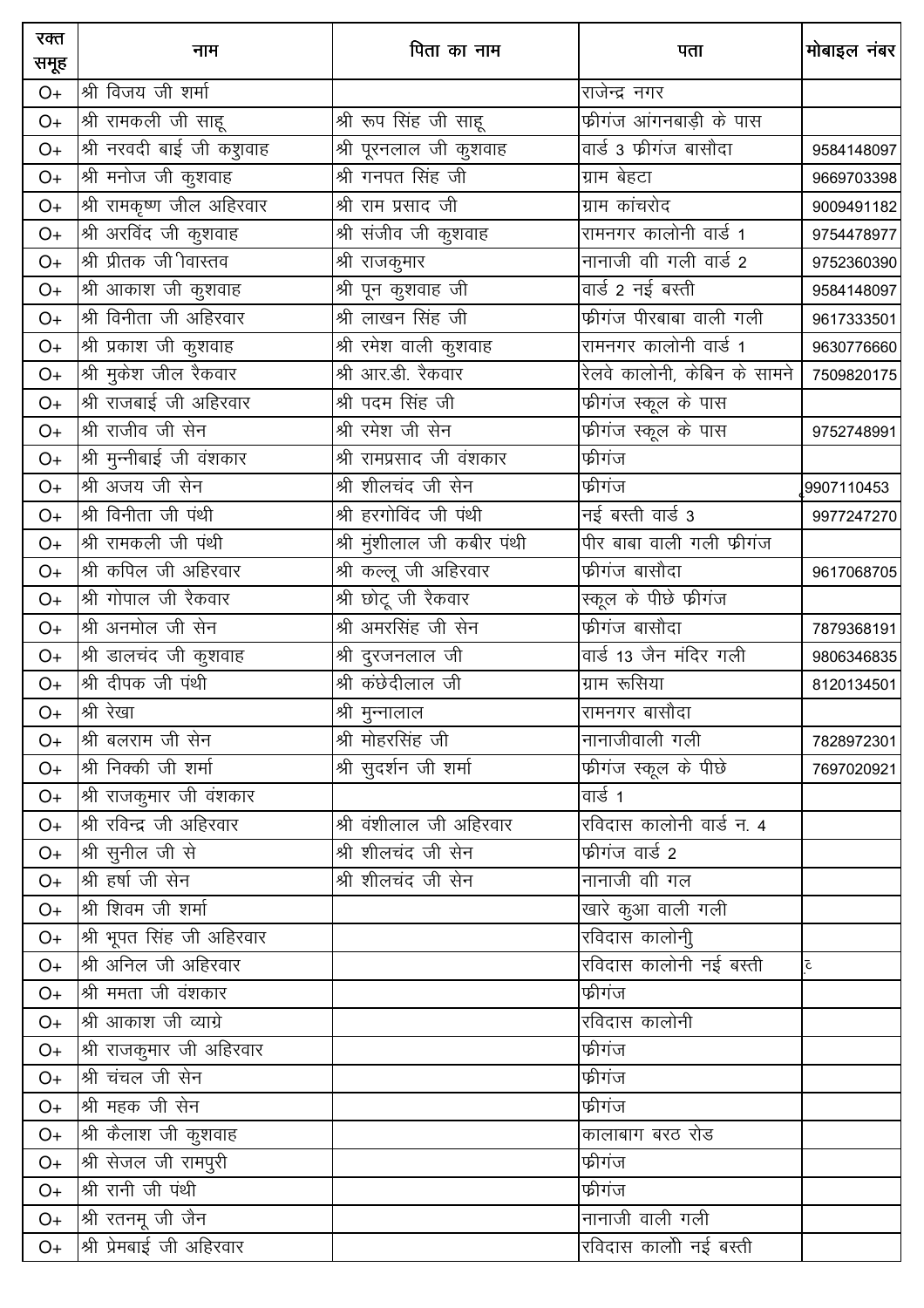| रक्त<br>समूह | नाम                       | पिता का नाम           | पता                                | मोबाइल नंबर             |
|--------------|---------------------------|-----------------------|------------------------------------|-------------------------|
| O+           | श्री राहुल जी सेन         |                       | पुराना बस स्टैंड के पास            |                         |
| $O+$         | श्री भागवती जी अहिरवार    |                       | नई बस्ती वार्ड 3                   |                         |
| $O+$         | श्री सुनील जी कुशवाह $\,$ |                       | पूर्वी रेलवे कालोनी                |                         |
| O+           | श्री पूनम जी वंशकार       |                       | फ्रीगंज                            |                         |
| $O+$         | श्री नवल सिंह जी अहिरवार  |                       | फ्रीगंज                            |                         |
| $O+$         | श्री सुनील जी कुशवाह      |                       | रामनगर कालोनी                      |                         |
| $O+$         | श्री आकाश जी कुशवाह       |                       | कालाबाग बरठ रोड                    |                         |
| O+           | श्री सोनू जी कुशवाह       |                       | कालाबाग बरठ रोड                    |                         |
| O+           | श्री शकुंतला जी रामपुरी   |                       | वार्ड 2, फ्रीगंज के पास            |                         |
| $O+$         | श्री अभिषेक जी सेन        |                       | नानाजी वी गली वार्ड 2              |                         |
| $O+$         | श्री रितिक जी पंथी        | श्री राजकुमार जी पंथी | लड्डा एजेंसी गली, बरेठ रोड         |                         |
| $O+$         | श्री ह़देश जी दुबे        |                       | वार्ड 2 खारा कुआ के पास            |                         |
| $O+$         | श्री आशी जी जैन           |                       | वार्ड 2 खारा कुआ गली               |                         |
| $O+$         | श्री राधा जी अहिरवार      |                       | फीगंज स्कूल के पास                 |                         |
| $O+$         | श्री गौरव जी सेन          |                       | फ्रीगंज स्कूल के पास               |                         |
| $O+$         | श्री यासमीन जी            |                       | <mark>फ</mark> ्रीगंज स्कूल के पास | $\overline{\mathsf{c}}$ |
| O+           | श्री वीरेन्द्र जी राजपूत  |                       | <u>फीगंज स्कू</u> ल के पास         |                         |
| $O+$         | श्री गोविंद जी अहिरवार    |                       | रविदास कालोनी                      |                         |
| $O+$         | श्री हरिओम जी कुशवाह      |                       | श्री जैन मंरि गली                  |                         |
| $O+$         | श्री लकी जी जैन           |                       | वार्ड 12                           |                         |
| $O+$         | श्री रेखा बाई             |                       | नई बस्ती                           |                         |
| $O+$         | श्री रामबाबू जी सेन       |                       | वार्ड 2                            |                         |
| $O+$         | श्री भोलाराम जी           |                       | फ्रीगंज                            |                         |
| $O+$         | श्री संजय जी यादव         |                       | वार्ड 2                            |                         |
| $O+$         | श्री आकाश जी रैकवार       |                       | फ्रीगंज स्कूल के पास               |                         |
| O+           | श्री राहुल जी कुशवाह      |                       | खारा कुआ वार्ड 2                   |                         |
| $O+$         | श्री मयंक जी पुरोहित      |                       | पूर्वी रेलवे कालोनी                |                         |
| $O+$         | श्री अंकित जी             |                       | शिवनगर त्योंदा रोड                 |                         |
| O+           | श्री प्रशांत जी दीक्षित   |                       | राजेन्द्र नगर                      |                         |
| O+           | श्री यशप्रताप सिंह        |                       | खारे कुआ वाली गली                  |                         |
| O+           | श्री ब्रजमोहन जी लोधी     |                       | मील रोड बासौदा                     |                         |
| $O+$         | श्री शबनम जी              |                       | सिंधी कालोनी                       |                         |
| O+           | श्री गोविंद जी रैकवार     |                       | मछली मार्केट                       |                         |
| O+           | श्री सोनू जी अहिरवार      |                       | कचोर                               |                         |
| O+           | श्री प्रमोद जी            |                       | मांगरोद                            |                         |
| O+           | श्री नीतेश जी शर्मा       |                       | नेहरू चौक                          |                         |
| O+           | श्री सोनू जी गर्ग         |                       | बरेठ रोड                           |                         |
| O+           | श्री संतोष कुमार जी       |                       | शिक्षक कालोनी                      |                         |
| O+           | श्री ब्राजिद अली          |                       | ईदगाह रोड                          |                         |
| $O+$         | श्री हल्कूराम जी          |                       | रविदास कालोनी                      |                         |
| O+           | श्री मयंक जी पुरोहित      |                       | रेलवे कालोनी                       |                         |
| O+           | श्री सुनील जी रधुवंशी     |                       | बरेठ रोड                           |                         |